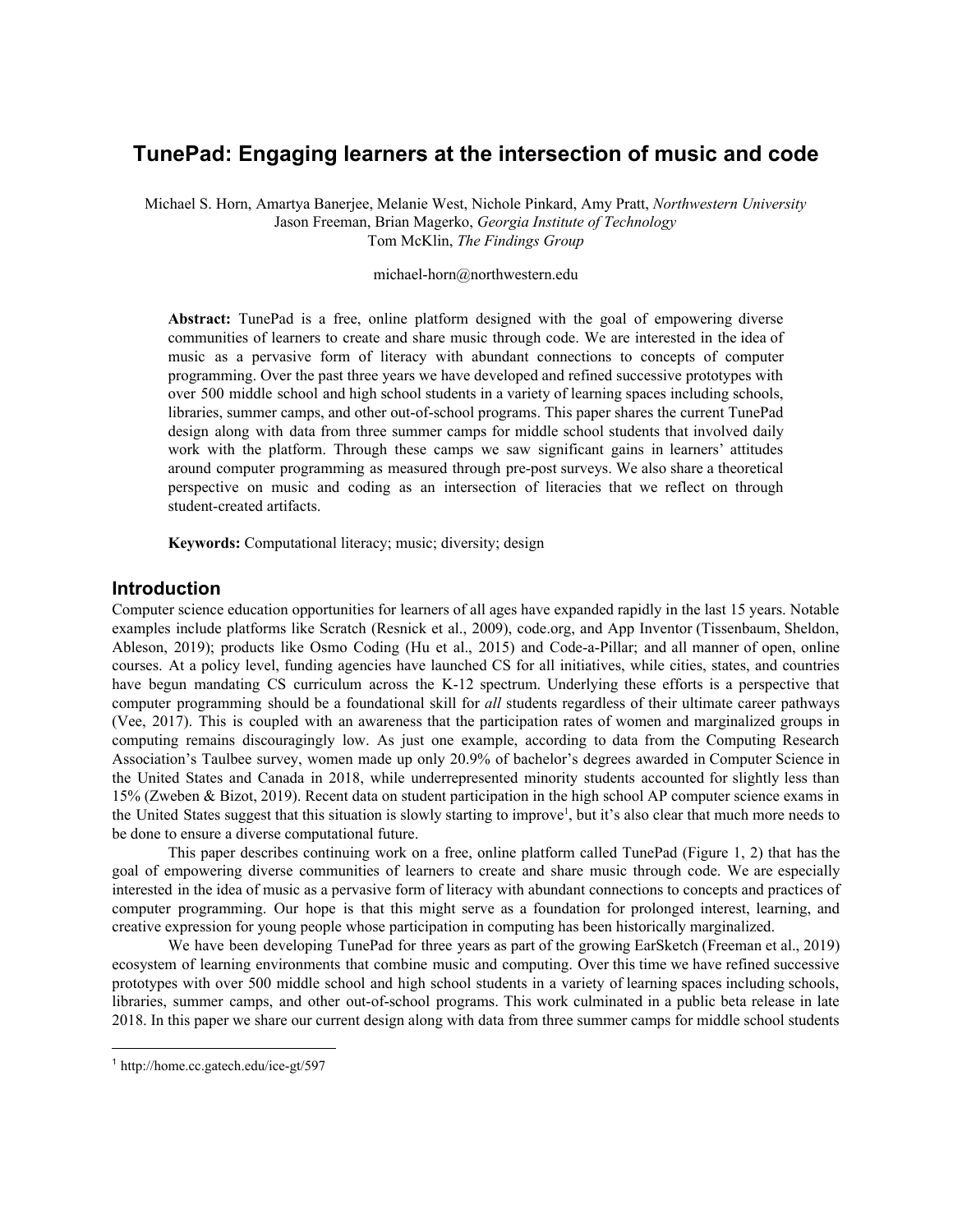that involved daily work with TunePad. Through these camps we saw significant gains in learners' attitudes around computer programming as measured through pre-post surveys. We also share examples of students' musical and computational artifacts from these camps.

Our contributions are primarily in the space of design—we believe that TunePad is a significant departure from existing offerings at the intersection of music and coding, particularly for educational purposes. We outline several novel design features that we have refined through many rounds of field testing with our target user population. We also expand on existing perspectives of computation as a literacy (diSessa, 2018; Vee, 2017), taking into account the idea that cultural movements of empowerment have historically involved a *subversion* of dominant literary forms and conventions. This perspective raises tensions around our understanding of mainstream CS education paradigms, while also suggesting new opportunities for learning.

#### **Related Work in Music and Coding**

The idea of using music and code to support learning has a rich history. Jeanne Bamberger (2013) pioneered early conceptual groundwork, while more recent projects such as EarSketch (Freeman et al., 2019), Sonic Pi (Aaron & Blackwell, 2013), and Jython Music (Manaris, Stevens, & Brown, 2016) have demonstrated the broad appeal of this approach by engaging hundreds of thousands of students around the world. Many general purpose learning environments such as Logo (Papert, 1980), Scratch (Resnick et al., 2009), Pencil Code (Bau et al., 2015), and Arduino (arduino.cc) also support musical creation. However, these are general-purpose environments provide basic building blocks for generating sounds and notes, they aren't primarily organized around musical expression. This can severely limit and frustrate the ability of learners to engage in more serious musical explorations (Payne  $\&$ Ruthmann, 2019). At the other end of the spectrum are more professional languages and frameworks such as ChucK, Max/MSP, SuperCollider, and Web Audio. These tools tend to be designed for professionals or more advanced learners. The ceiling for these tools is high, but, for the most part, they aren't appropriate for beginners. In the middle are learning environments such as Sonic Pi, Jython Music, and EarSketch. These environments tend to use text-based programming languages such as Python and are specifically designed to support the creation of music. For example, EarSketch is a web-based environment that features either Python or JavaScript. The creators of EarSketch focus on engaging students in computational music remixing, meaning creating musical compositions by combining pre-recorded loops and beats. "EarSketch learners are able to compose music and learn how to program without the added barrier of entry of learning music theory about harmony, melody, chord progressions" (Magerko et al., 2016). EarSketch also offers integrated curriculum, an audio loop library, social media connections, and a visual digital audio workspace (DAW). EarSketch is particularly notable for engaging diverse youth from backgrounds underrepresented in computing fields. Quantitative studies with EarSketch have included over 500 students and have shown statistically significant increases in intention to persist and attitudes toward computing, typically with medium or large effect sizes (Magerko et al., 2016; Freeman et al., 2019; Wanzer et al., 2020). TunePad was developed as a companion to EarSketch that focuses more on music composition from notes and beats.

TunePad differs from these related music+coding learning platforms along several dimensions that we describe in detail below. Our innovations include a computational notebook architecture, a unique approach to parallel code execution and musical synchronization, interactive musical instruments, rhythmic code tracing, and an interactive piano rolls integrated directly into Python code editors (Figures 1, 2).

### **Subversive Computational Literacy**

In this work we build on the idea of computation as a form of literacy (diSessa, 2018; Papert, 1980; Vee, 2017). We adopt definitions of literacy offered by diSessa (2018) and Vee (2017) as a broad-based social-material intelligence that fundamentally shapes how we think and understand the world. The process of becoming literate plays out over a long period of time, is supported by a wide range of learning activities (both in school and out), and implies profound shifts in identity. In other words, becoming a literate person is a complex social, technical, and cultural phenomenon that goes well beyond taking a course or two in school. Both diSessa and Vee understand literacy as impacting entire societies across a wide range of human endeavors. diSessa, in particular, has critiqued current CS education movements as being too narrowly tied to the field of Computer Science. Or, as Vee writes, "because programming is so infrastructural to everything we say and do now, leaving it to computer science is like leaving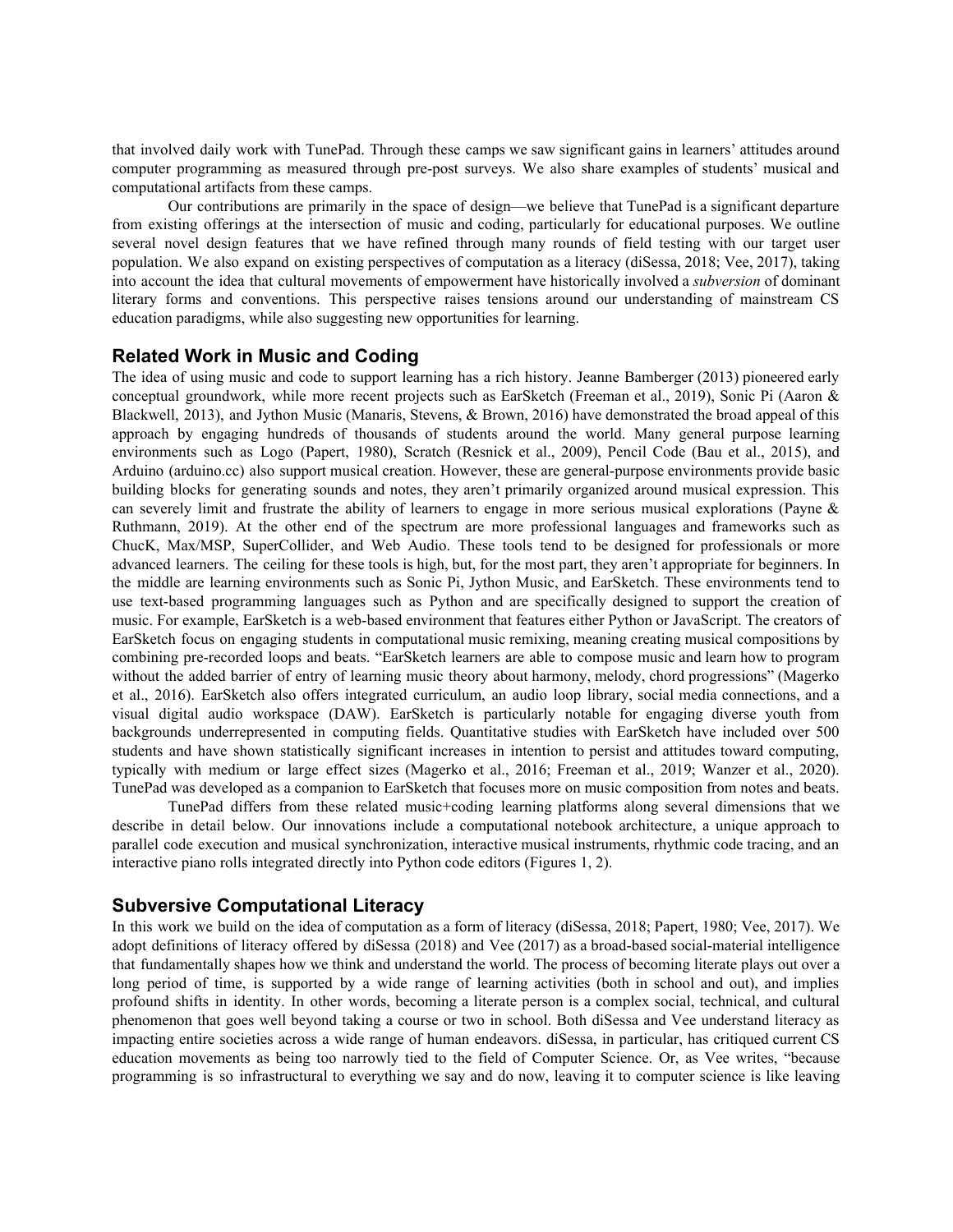writing to English or other language departments" (2017, pg 7). This sets up a sort of cultural imperialism in which the values, norms, and practices of Computer Science have shaped the discourse around educational standards, curriculum, and pedagogy. Because CS is largely a discipline of science and engineering, certain concepts and values (debugging, problem solving, efficiency) are given prominence over others. It is important to note here that there are many alternative framings that emphasize broader objectives such creativity, personal expression, and community (e.g. Grover & Pea, 2013; Brennan & Resnick, 2012; Kafai, 2016; Papert, 1980).

Adopting a literacy framework also forces us to consider the history of literacy in society. Vee draw parallels to medieval Europe, pointing out that as societies became dependent on written forms of communications and official documents, those who could read and write had outsized power and influence over those who could not. As a consequence, literacy, and the educational systems that support it, have historically been used as tools to maintain inequitable social, class, and economic power structures along with systems that reinforce those structures (Vee, 2017). Put bluntly, literacy can become as much a tool of oppression as it is empowerment depending on how it is imposed or denied to certain segments of the population. There are many examples from colonial societies that have dictated what counts as literacy while repressing or marginalizing indigenous languages and cultural knowledge systems. In the process these societies have denied literacy to segments of populations while using literacy (or illiteracy) as a wedge of disenfranchisement. Given this history, it's not surprising that social and political movements of empowerment have often been marked by a *subversion* of dominant literary forms and conventions. For example, hip hop and jazz can be thought of as not just musical genres but also transformations of poetry, dance, and art that emerged from a rejection of mainstream culture. For such movements, creating new forms of literacy can become an act of reclaiming power and identity (Lee & Soep, 2016).

The TunePad project is interested in what happens when you bring musical, social, and political ideologies embodied in movements like hip hop into collision with more established forms of coding literacy and CS education. As the literacies of coding and music collide, can we recognize, value, and make space for diverse ways of knowing and understanding that learners bring with them when they first encounter programming? Can we be open to a reimagining of the dominant forms of coding literacy that might make us uncomfortable as CS educators? Can coding be transformed (and transformative) in ways that might lead us to a more diverse computational future?

## Relationship to Computational Thinking

Computational thinking (CT) is a related and useful construct that has received a great deal of attention in the literature (Brennan & Resnick, 2012; Grover & Pea, 2013; Shute, Sun, & Asbell-Clarke, 2017; Weintrop et al., 2016; Wing, 2006). In the mid-2000s, the term was revived with a strong cognitive focus that was explicitly tied to the field of Computer Science (Wing, 2006). Later definitions have broadened what we think of as computational thinking, but it has retained a strong connection to science, engineering, and technology. We view CT as a valuable perspective, but we prefer the term computational literacy as a more holistic framing that encompasses modern view of CT, while also opening paths to issues of social justice in the context of music and code.

## **Brief Design Overview**

The design of TunePad is influenced by a long history of Constructionist learning environments that feature programming as a medium for creation and sharing. We draw inspiration from groundbreaking projects such as Logo (Papert, 1980), Scratch (Resnick et al., 2009), Sonic Pi (Aaron & Blackwell, 2013), and EarSketch (Freeman et al., 2019). Following Bamberger and diSessa (2003), we think of programming as a representational form that can reveal hidden algorithmic qualities of musical compositions. Or, in Wilensky and Papert's framing, programming is a *restructuration* (Wilensky & Papert, 2010) of traditional music notation systems that can fundamentally change the way we express musical ideas. We are also inspired by apps like GarageBand that do remarkable jobs of providing a playful, exploratory experiences that scaffold musical expression. We have borrowed from GarageBand the idea of providing multiple musical instruments that can be played with the mouse, keyboard, or touchscreen (Figure 2). We also think that it's important to lead with music (not code). In other words, we hope that learners will first see TunePad as a platform for creative expression and later recognize the role of code in empowering music.

When someone first visits the TunePad site, they can browse through a library of popular songs (Figure 1), follow step-by-step interactive tutorials, or listen to music created by other users. All of the music on TunePad is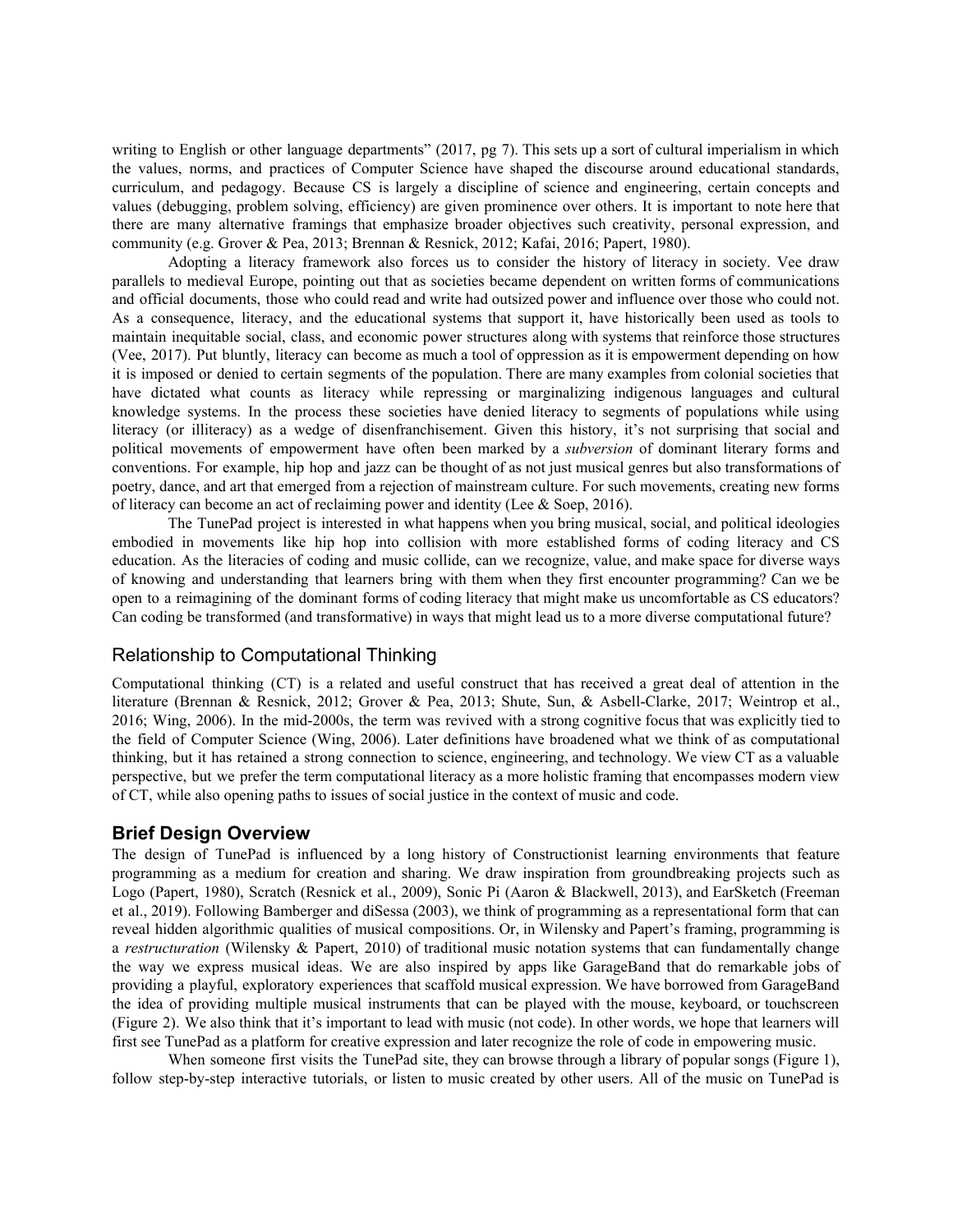built entirely with Python code and can be remixed as a starting point for new projects. TunePad adopts a computational notebook paradigm has been popularized by tools such as Jupyter (Kluyver, 2016) and Mathematica, both widely used in data science communities. Projects take the form of interactive web pages that combine playable musical instruments, text, lyrics, multimedia elements, and runnable segments of Python code. As learners develop their projects, they can add new cells containing text, multimedia, and instruments (drums, bass, synths, and so on). For example, adding drums reveals a drumpad that can be played directly with a mouse, keyboard, or touchscreen (or attached MIDI device). To "record" tracks, users write short Python scripts that can also play the instrument. Figure 2 shows an instrument programmed to play a simple run of hi-hats containing random stutter steps (a common pattern in popular music).



Figure 1. When users first visit TunePad, they can browse through a library of popular music or follow interactive tutorials. All of the music on TunePad is built with Python code, and anything can be remixed for new compositions.



Figure 2. In TunePad, short Python scripts are tightly integrated with playable musical instruments (top) and interactive piano rolls (middle). These three elements form cells that can be embedded with other cells in interactive web pages called Dropbooks.

The computational notebook approach has a few important advantages for us. First, it organizes musical compositions around instruments while keeping Python code segments very short and manageable. This also creates a natural form of parallel code execution. As you press the Play button on each instrument on a project page in turn, the instruments synchronize themselves and layer together to form larger compositions. Second, the addition of text and multimedia elements can expand the opportunities for creative expression—students can add lyrics, personally meaningful images, or even video to their projects. Finally, it's easy to use projects to build interactive tutorials that describe the music and programming concepts involved in creating a project. We hope that TunePad users will develop their own tutorials to teach and learn from one another.

Instrument cells can also be added to a timeline view shown at the top of a project page. The timeline looks similar to the interface provided by most digital audio workspace (DAW) software packages. Once a cell is placed on the timeline, users can adjust the timing and duration of multiple audio samples using a simple drag-and-drop interface. This can facilitate the construction of more complex, full-length musical compositions.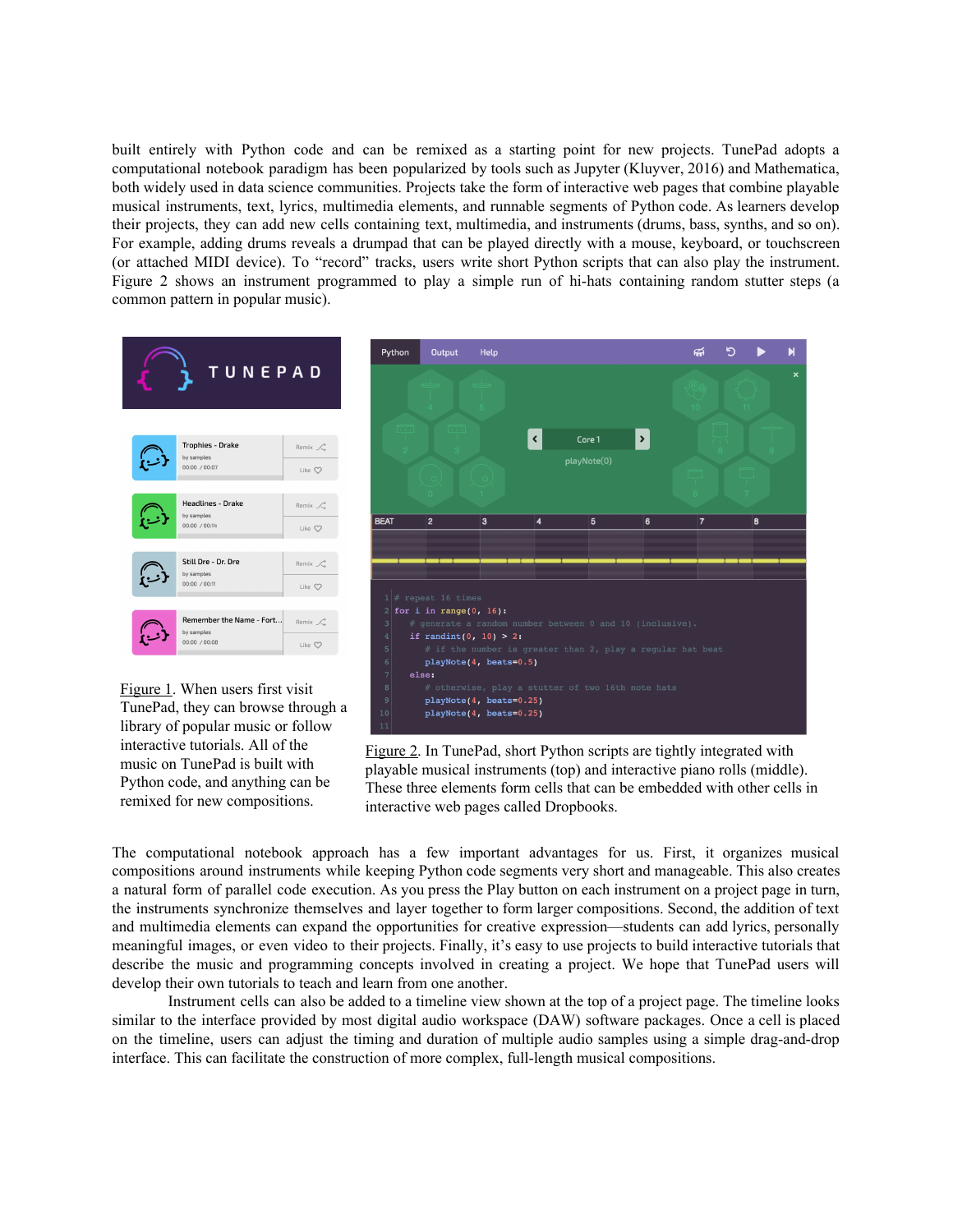One of our core innovations is to directly embed an interactive piano roll into the Python editor (Figure 2). This piano roll shows either the pattern of notes (pitches and durations) or the resulting audio waveform, depending on the user's preference. Every time a line of code changs, the piano roll automatically refreshes. This can even be done while the music is playing. Many integrated development environments (IDEs) provide visual debugging tools in which code can be stepped through line by line. Because music has tempo, we can automatically trace through code during playback in time with the music whenever a program is run.

## **Summer Camps**

We have been working on the design and development of TunePad for the past three years in collaboration with a number of partner organizations (including schools, libraries, community centers, and youth programs) serving primarily American and Latinx youth. In total, we have helped run over 20 events (ranging from around 60 minutes to 3-weeks in duration). More recently, we have begun formal data collection with IRB approval. Here we share data from three out-of-school camps with middle school learners conducted in the summer of 2019. All three camps emphasized technology and coding at the intersection of art, music, and performance. In collaboration with our partner organizations, our team participated in these events with daily sessions on music and coding involving around an hour of focused work with TunePad. A typical day would involve some form of independent warm-up activity, a 15-20 minute structured overview of core concepts from music and/or coding, and time for students to work individually or in pairs to practice applying the concepts. The first two camps were three weeks long and the third camp was one week long. All three camps featured musical performances and showcases as culminating events for parents, friends, peers, and families (Figure 3).

Our data included attitudinal and demographic surveys collected at the beginning and end of each camp; interviews and observations of student work; learner-created projects and artifacts; and TunePad log data. Before presenting the results, it is important to note that TunePad was only one part of larger programmatic activities that involved learning about the history of hip hop and social justice, engaging in making and tinkering activities, and learning about the work of real scientists. While TunePad was the major coding component of the camps, the results we present below should not be attributed to TunePad in isolation from these other activities.

| Racial / Ethnic Self-Identity<br>Black or African American<br>Hispanic or Latino<br>White<br>Asian American<br>American Indian or Alaskan Native<br>Native Hawaiian or Other Pacific Islander<br>Multiple Race or Other |                   |                                                           |                  |                                                      | Count<br>14<br>0<br>6<br>3                          |
|-------------------------------------------------------------------------------------------------------------------------------------------------------------------------------------------------------------------------|-------------------|-----------------------------------------------------------|------------------|------------------------------------------------------|-----------------------------------------------------|
| Age<br>10 years<br>11 years<br>12 years<br>13 years                                                                                                                                                                     | 10<br>5<br>6<br>2 | Grade<br>5th grade<br>6th grade<br>7th grade<br>8th grade | 7<br>8<br>5<br>3 | Gender<br>Girls<br><b>Boys</b><br>Other<br>No answer | $\mathcal{D}_{\mathcal{A}}$<br>13<br>10<br>$\theta$ |

Table 1. Participant responses to demographic questions on age, grade, gender, and ethnic/racial self-identity ( $N = 23$ ). Participants could check multiple options for racial / ethnic self-identity.



Figure 3. Participants at a camp showcase presentation.

## **Participants**

Table 1 provides an overview of camp students who participated in this study. We included all students who completed both the pre-and post-survey at any of the three summer camps. Students who were not present on either the first or last day of a camp were omitted. Some students also attended both of the three week camps. For these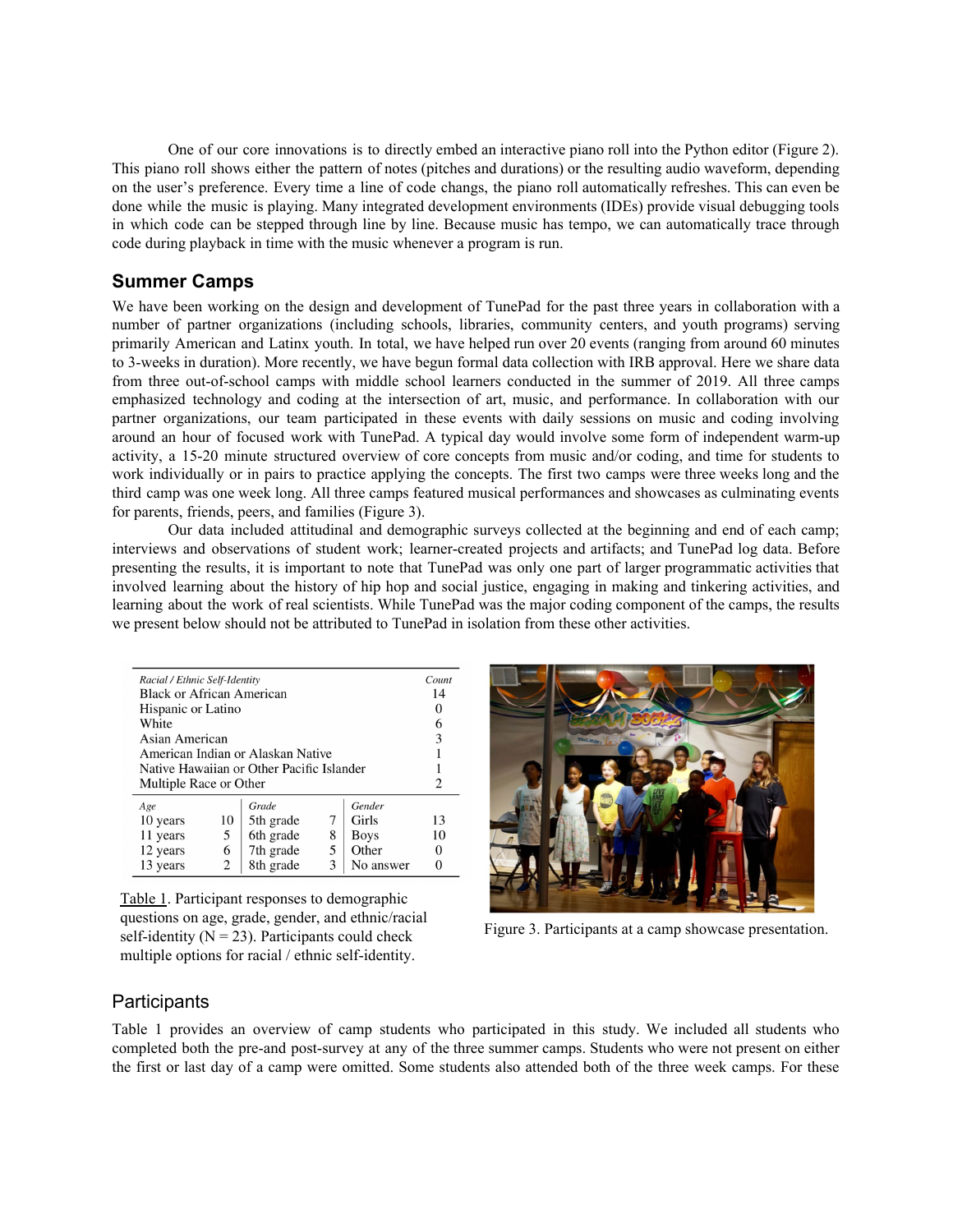participants, we only included their pre- and post-responses from the first three-week session. The first 3-week camp had 10 participants who completed both surveys, while the second 3-week camp had 4 additional participants who had not attended the first session. The 1-week camp had 9 participants. Based on an analysis of log data, these students created over 215 projects including over 12,000 lines of code. It was also not uncommon for students to make edits outside of camp hours or on weekends.

## **Survey Results**

The attitudinal survey contained seven Likert-scale items on computer programming that asked learners to report on their self-confidence, enjoyment, interest, perceived usefulness, identity, and intention to persist (see Table 2). These items were derived from the validated Attitudes Towards Computing scale (Wanzer et al., 2019). The original scale had 19 items organized into 5 constructs. Because we were conducting a summer camp in an informal learning space, we reduced the number of items to shorten the time required to complete the survey.

To analyze student surveys, we constructed a composite scale from each students' average responses to the seven items on computer programming. Before constructing the scale, we computed Cronbach's alpha values for both pre- and post-responses. The results (pre  $= 0.897$ ; post  $= 0.862$ ) indicated high internal consistency for these items. We further conducted an exploratory factor analysis, revealing that all 7 items loaded onto the same factor.

| <b>Item</b>                                                                        | n  | Pre (mean) | Post (mean) |
|------------------------------------------------------------------------------------|----|------------|-------------|
| 1. I have a lot of self-confidence when it comes to computer programming.          | 23 | 3.30       | 3.70        |
| 2. I enjoy computer programming.                                                   | 23 | 3.83       | 4.09        |
| 3. I will use programming in many ways throughout my life.                         | 22 | 3.17       | 3.64        |
| 4. I like solving programming problems.                                            | 23 | 3.39       | 3.70        |
| 5. I think of myself as a computer programmer.                                     | 22 | 2.64       | 3.13        |
| 6. I like sharing computer programming projects I've made with friends and family. | 23 | 3.09       | 2.87        |
| 7. I can see myself taking computer science classes in school.                     | 23 | 3.48       | 3.57        |
| 8. I enjoy making music.                                                           | 21 | 4.33       | 4.22        |
| 9. I think of myself as a musician or music producer.                              | 21 | 3.33       | 3.48        |
| 10. Composite Scale (items 1-7)                                                    |    | 3.28       | 3.53        |

Table 2. Participant responses to pre- and post-attitudinal items on a five-point Likert scale adapted from the Attitudes Towards Computing Scale (Wanzer et al., 2019).

After constructing the composite scale, we conducted a paired, one-tailed t-test. Results indicate that there was a significant increase from the pre- to post-survey:  $t(22)=2.19$ ,  $p=0.048$ , 95% CI [0.002, 0.503]; D=0.44. The effect size (Cohen's D) is considered moderate for educational interventions (Hatti, 2012). Looking at individual items, students seemed to more strongly identify with being a musician or music producer than a computer programmer, although the values for both increased from pre to post. This suggests some merit in the idea of leading with music rather than leading with code, but this is only one piece of evidence. Responses to "*I enjoy making music*" were also higher than "*I enjoy computer programming*" at both the pre and post, although the music enjoyment item was slightly lower on the post-survey. These results should be interpreted with the understanding that the N was small and that TunePad activities accounted for only one part of the broader summer programs.

## **Example Student Projects**

Serena was a camp participant absorbed in the TunePad challenges we gave her, to the point that when it was time to go to lunch she often wanted to continue working. After a week of learning the fundamentals, participants were given the challenge of composing a song motivated by an image that inspired them. Serena chose a calla lily flower and her composition turned out to be quite complex filled with polyrhythms. Her project included 14 tracks of drums and bass, each with its own Python script featuring variables, loops, and even her own function. Serena was unusually creative with her rhythmic patterns. One of those interesting patterns was composed of two measures of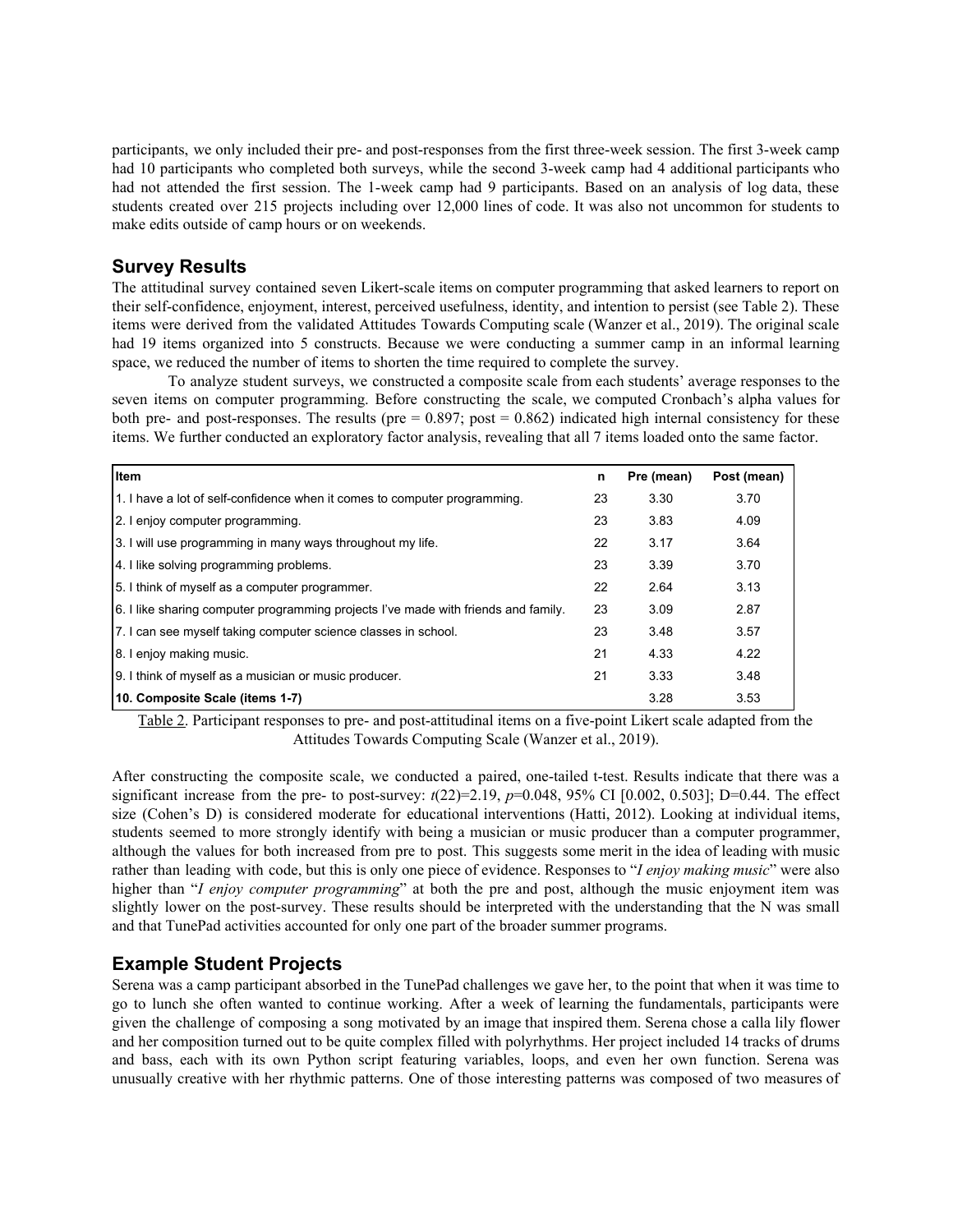eighth notes that playfully give the feeling of call and response when listened to repeatedly. There is a slight change of the motif in the second measure that reflects a variation on the initial theme. In this pattern, Serena uses 2 tom toms, one at a relatively high pitch and the other one at a lower pitch. She (perhaps unknowingly) invokes the quality of syncopation by placing some of the higher pitched tones on the up beat accentuating the weaker beats.





**Keneda:** Music was an inspiration for 10-year-old Keneda who we met as part of a local weekend STEM festival. Upon arriving each morning at camp, Keneda would immediately grab her laptop, and she often worked on projects outside of camp hours. She was focused and determined to translate Anna Kendrick's "Cups–When I'm Gone", a song that she loved, into Python code. Keneda found a piano tutorial on YouTube that showed what notes to play in both the bass and treble clefs. She coded the melody for the treble clef (right hand) using her ear for note duration and a tutorial for the actual pitches on the TunePad keyboard. After a long period of hard work on her project, she asked one of the facilitators how to play two notes at the same time. We suggested that she add a new Dropbook cell for the left hand part of her melody. When it came to coding the left hand she decided to improvise and come up with her own version of the bass part of the composition. She combined a piano riff with a pedal bass line. One of the main features in "Cups–When I'm Gone" is the distinctive rhythm made with a simple cup. Keneda included her version of that rhythm using finger snap and sidestick sounds she found in the TunePad instrument bank. She coded 4 bars of the rhythm using a for loop. Next, she had to figure out how to combine the parts and sync them up into her song structure. After hours of trial and error Keneda was not only able to compose her own version of the song (that she was proud of and eager to share with others), she had mastered some Python syntax and sequencing of code while engaging in authentic problem solving.

## **Discussion And Future Work**

This paper presents TunePad, an online platform with the goal of empowering diverse communities of learners to create and share music with code. Although there are many related projects at the intersection of music and coding, we make the case that TunePad contributes several unique design innovations. Most important, TunePad projects take the form of interactive web pages that adopt a computational notebook paradigm. Building on this structure, we have developed Python code cells that closely integrate playable musical instruments, interactive piano rolls, and rhythmic code tracing. Multiple cells on a page operate independently but also synchronize themselves to a global clock. This allows for a unique form of parallel code execution and live coding.

We also share a perspective on music and coding as the intersection of literacies. Building on concepts of computational literacy, we add the observation that cultural movements of empowerment have often involved a subversion of dominant and established forms of literacy. With TunePad we are interested in what happens when the literacy of music collides with the literacy of coding. And, what happens when cultural movements like hip hop come into conjunction with more established forms of CS education?

Looking at survey data, our camp participants showed significant attitudinal gains in interest, self-confidence, enjoyment, and intention to persist in computing. More importantly, our descriptive cases of student engagement with TunePad highlight some of the motivation and authentic problem solving that learners bring into computational music projects. Our future work will involve UI improvements as well as enhancements to the quality